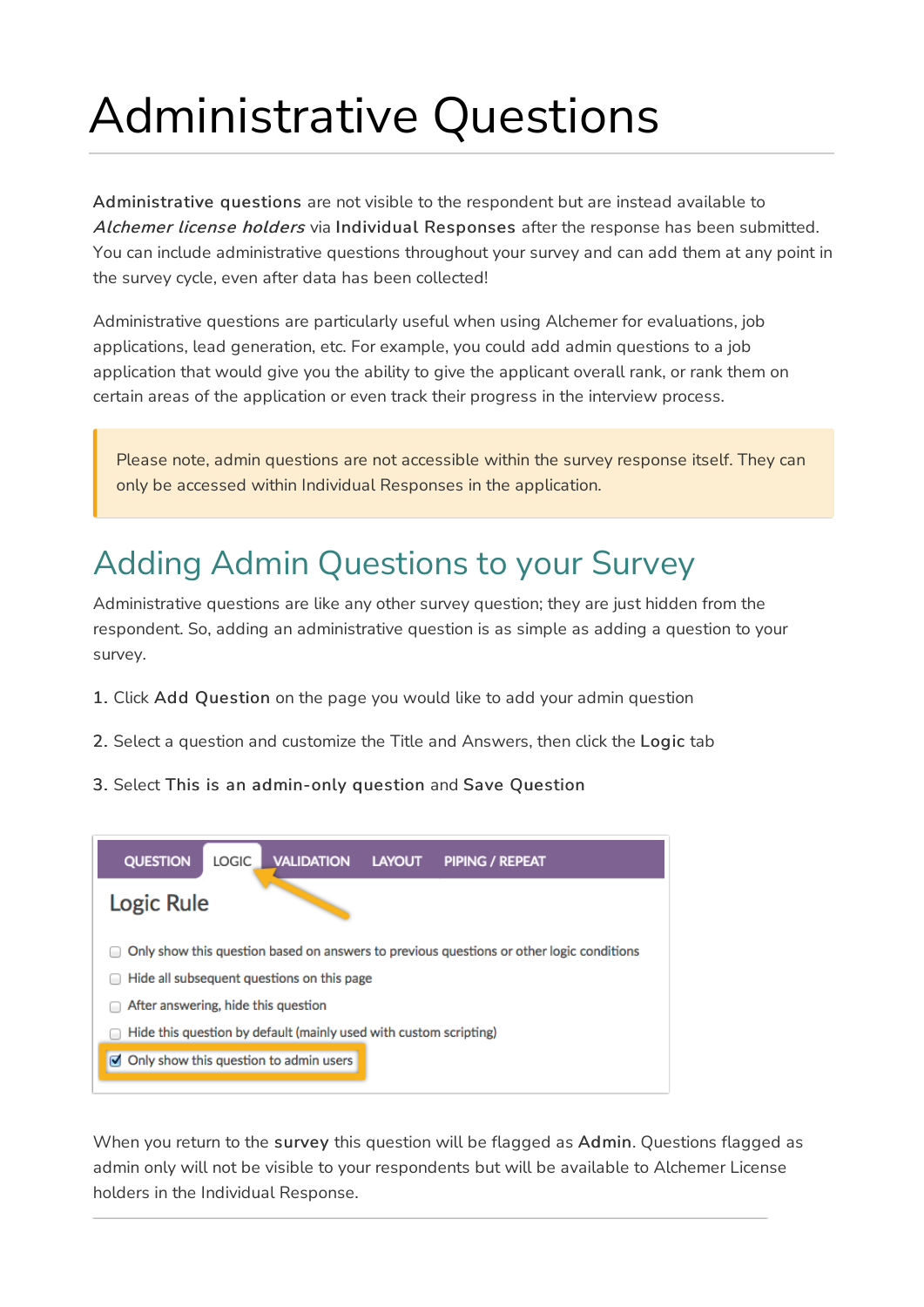| Admin | <b>Application Rating</b><br>Very Dissatisfied | <b>Dissatisfied</b> | Neutral | Satisfied | <b>Very Satisfied</b> | $\triangle$ Edit<br>$+$ Move<br><sup>他</sup> Copy<br><b>x</b> Remove |
|-------|------------------------------------------------|---------------------|---------|-----------|-----------------------|----------------------------------------------------------------------|
|       |                                                |                     |         |           | <b>ID: 5</b>          |                                                                      |

### Using/Answering Admin Questions

You can add an administrative question at any time in the survey cycle. If you know in advance that you'll need administrative questions, you can add them during the survey building process. Not all projects allow this level of foresight though, so you can add them after data collection (or even during if you are careful to mark the question as admin before saving so the question is not visible to respondents).

If you have admin questions set up you can use these questions at any time following these steps:

- 1. Go to Responses, navigate to your desired response and click the response to edit.
- 2. Scroll to your admin questions and answer accordingly.



3. Once all applicable admin questions have been answered click Done.

### Admin Question User Permission

Admin users, as well as, users with the Editor role will have access to create and answer admin questions. If you'd like to create a custom role that allows or disallows the ability to answer admin questions, this can be done provided you are an Account Administrator. Head to Account > User Management > Roles > + Add Role.

Under the Miscellaneous Permissions, check or uncheck Answer admin questions, then Save Role.